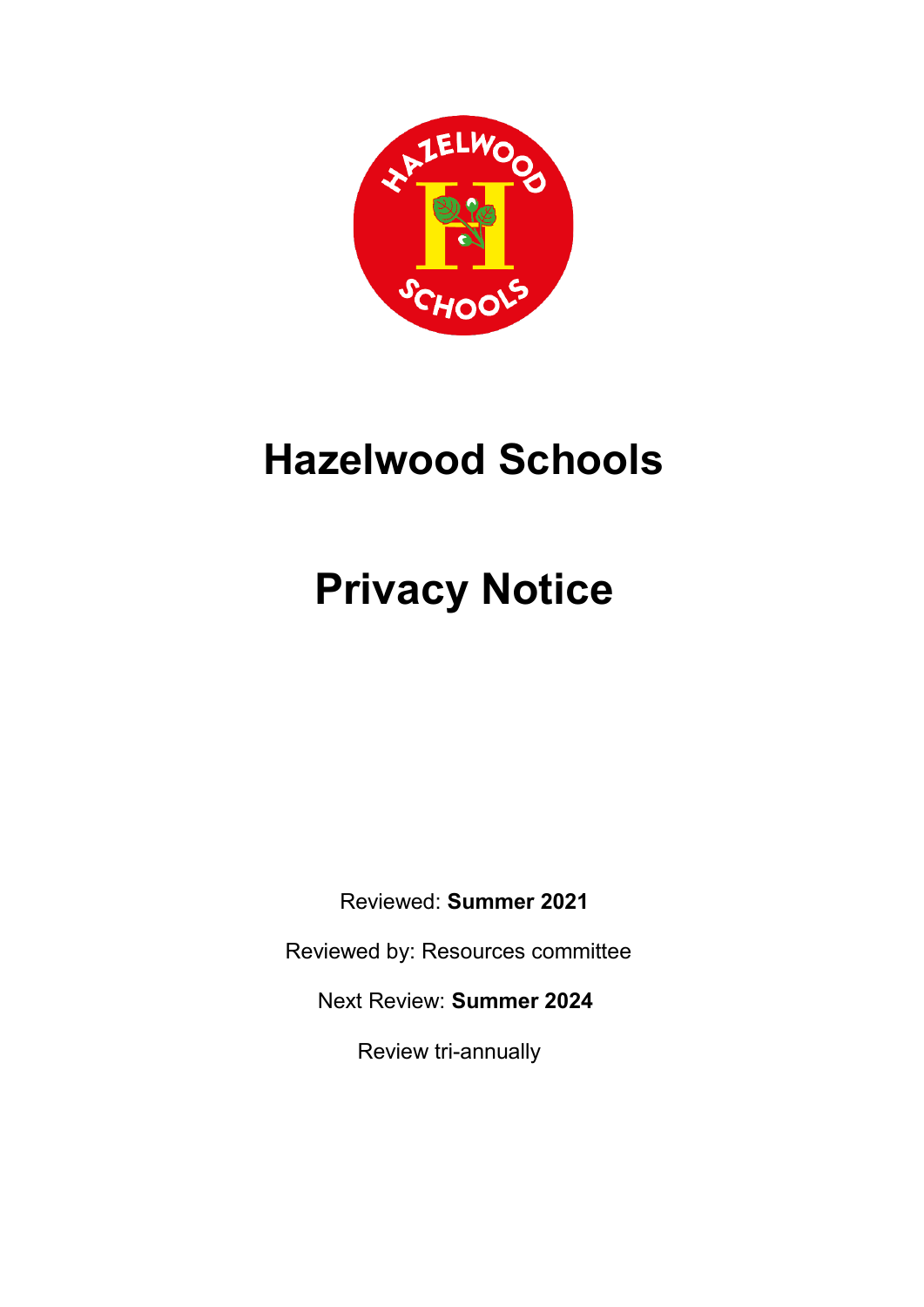## **Hazelwood Schools Privacy Notice**

Reviewed by the Resources Committee - Summer Term 2021

## **How We Use Your Information**

We collect information about:

- pupils of our school, including prospective pupils
- people that have responsibility for our pupils (such as parents, carers etc.)
- our staff, contractors and volunteers, the school's workforce
- people who use school facilities such as renting school

premises This information is used to help us:

- deliver education
- contact the right people about issues
- ensure a healthy, safe environment for learning
- carry out our functions as an employer

If we hold data about you, you have rights in respect of your data including:

- the right to be supplied information on our uses
- to see what data, we are holding about you
- to request correction or erasure of your data
- to object to processing
- to complain to our data protection officer or the supervisory authority

If you wish to exercise any of these rights, please see the [contact](#page-5-0) us details later in this document

This Privacy Notice is updated regularly. The latest version will always be on our website, so please check at [https://hazelwoodschools.org.uk](https://hazelwoodschools.org.uk/?page_id=71) for the newest version.

The Local Education Authority, Enfield Council, also holds data to carry out their functions, and we share data with them. You can read their privacy notice at [https://new.enfield.gov.uk/privacy](https://new.enfield.gov.uk/privacy-notice)[notice](https://new.enfield.gov.uk/privacy-notice)

The rest of this document gives further details on our collection, storage and use of data for each type of data we hold. It also provides information on who we share with and how to exercise your rights if you are not happy.

We welcome your comments on how we can improve this notice; please [contact](#page-5-0) us at the address given for the school.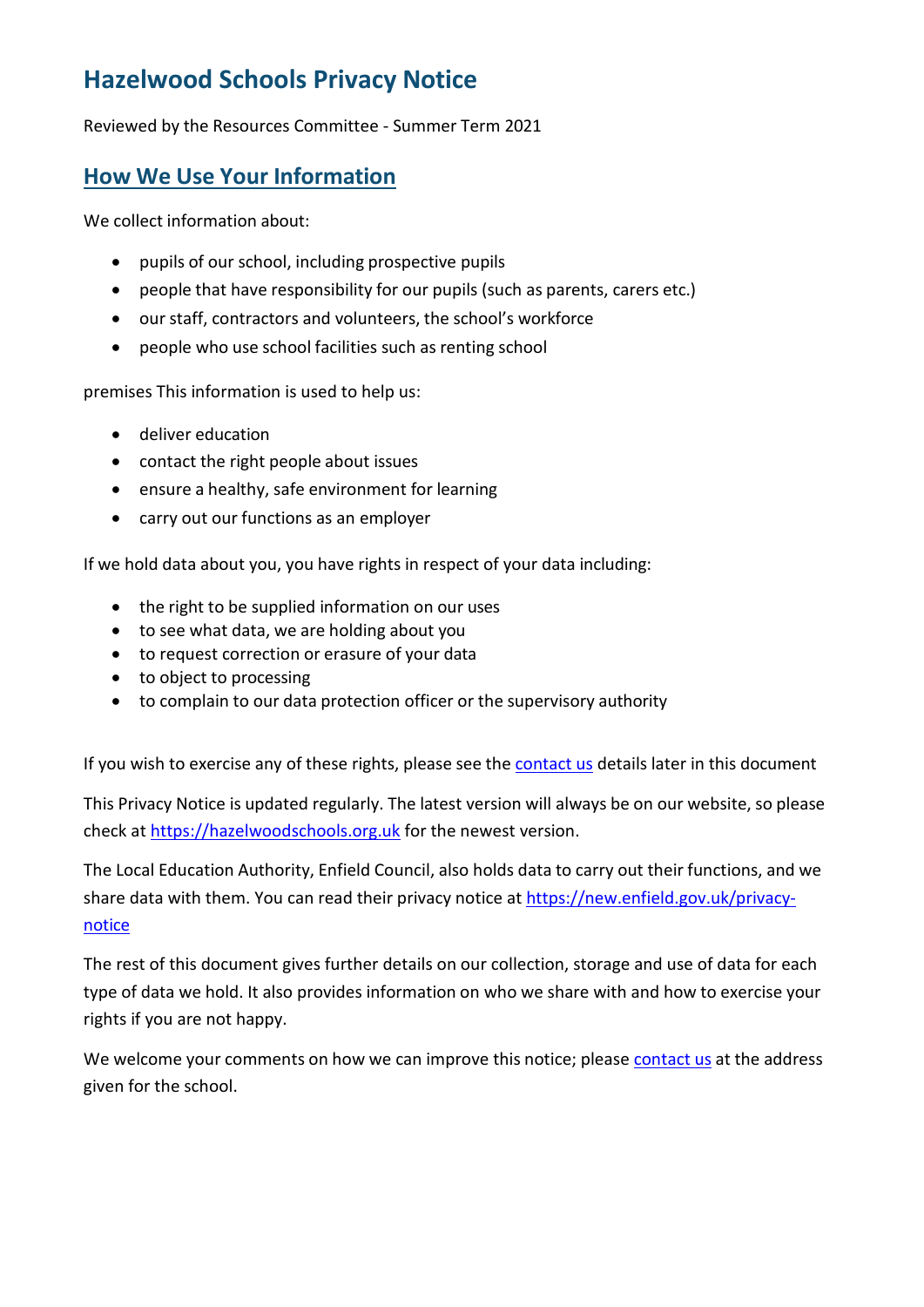## **Section 1: Data Usage Regarding Pupils**

#### **The categories of information that we collect, hold and share include:**

- Personal information (such as name, unique pupil number and address)
- Characteristics (such as ethnicity, language, nationality, country of birth and free school meal eligibility)
- Attendance information (such as sessions attended, number of absences and absence reasons) and attendance at clubs
- Educational information (such as lesson plans, reports, behaviour records, interventions, test results, progress and attainment data, learning challenges)
- Health information (such as Individual Health & Care Plans; illnesses that may affect pupil safety in school e.g. allergies, asthma, epilepsy)
- Safeguarding information (such as involvement with other services, recordings of remote teaching, social care issues)

#### **Why we collect and use this information**

We use the pupil data:

- to support pupil learning
- to monitor and report on pupil progress
- to provide appropriate pastoral care
- to assess the quality of our services
- to comply with the law about data sharing

#### **The lawful basis on which we use this information**

We collect and use pupil information under:

- the UK GDPR Article 6 (c) for example where we are required to do so by the Education Act 1996
- the UK GDPR Article 6 (d) and 9 (c) for example critical health information about pupils that may put them at risk
- the UK GDPR Article 6 (a) for example where data has been supplied by the parent for use in the school setting e.g. information about family preferences in respect of religion

Full details of the legal basis for our data use is given in our Data Protection Impact Assessments which are available on the school website using the 'School Information' tab and clicking on in the GDPR section.

Note that Health professionals commonly gather data in school settings for a variety of purposes. This data is **not** held by the school, and is detailed in the Local Authority privacy notice at [https://new.enfield.gov.uk/privacy-notice.](https://new.enfield.gov.uk/privacy-notice)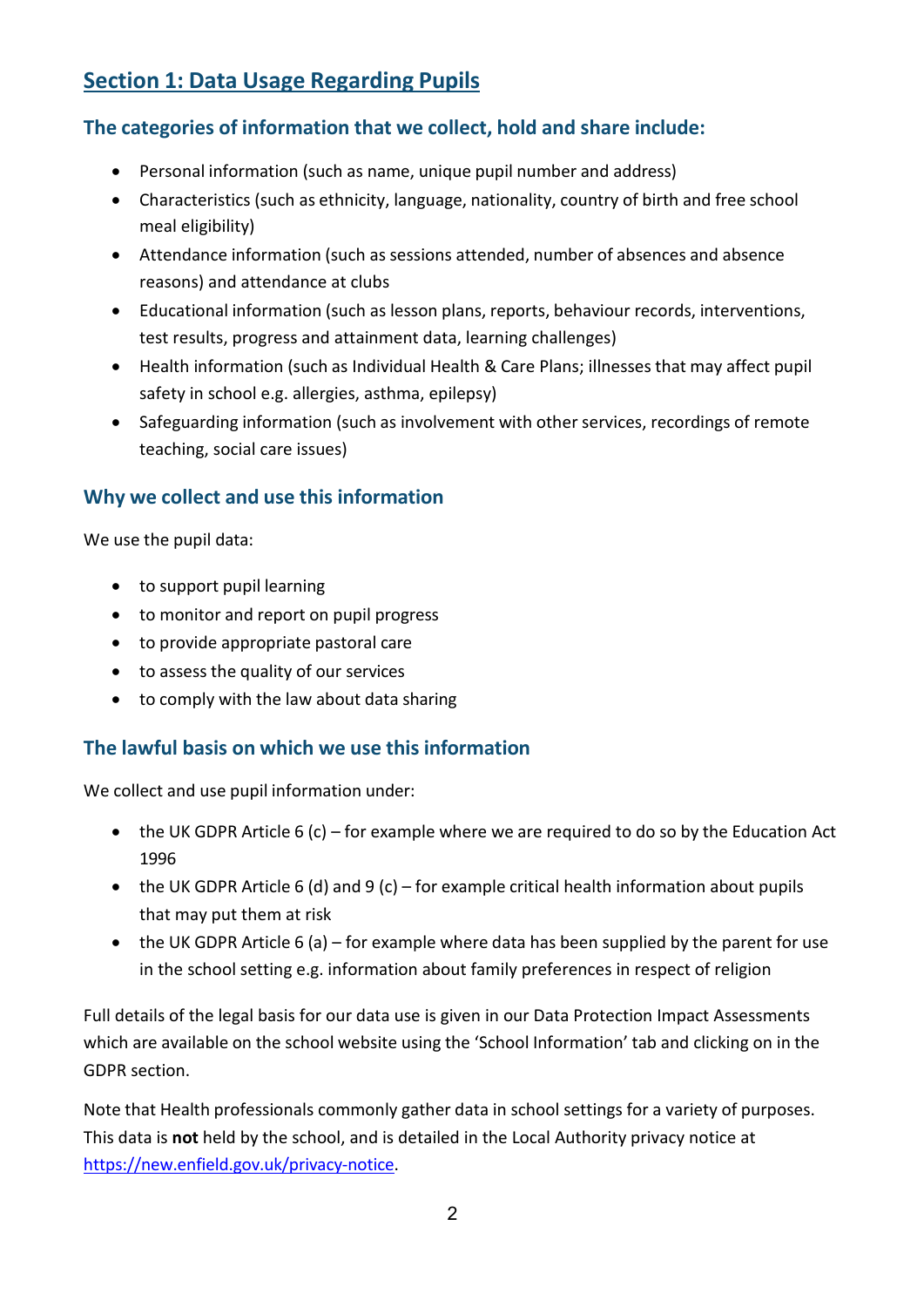## **Collecting Pupil Information**

Whilst the majority of pupil information you provide to us is mandatory, some of it is provided to us on a voluntary basis. In order to comply with the data protection law, we will inform you whether you are required to give certain information to us or if you have a choice in this.

#### **Storing pupil data**

We store pupil data as detailed in our retention schedule, which is available on the school website using the 'School Information' tab and clicking on in the GDPR section.

#### **Who we share information with**

We routinely share pupil information with:

- schools that the pupil will attend after leaving us
- our local authority
- the Department for Education (DfE)
- NHS staff working in the school setting

#### **Why we share pupil information**

We do not share information about our pupils with anyone without consent unless the law and our policies allow us to do so.

We share pupils' data with the Department for Education (DfE) on a statutory basis. This data sharing underpins school funding and educational attainment policy and monitoring.

We are required to share information about our pupils with our local authority (LA) and the Department for Education (DfE) under section 3 of The Education (Information About Individual Pupils) (England) Regulations 2013.

#### **Data collection requirements:**

To find out more about the data collection requirements placed on us by the Department for Education (for example; via the school census) go to [https://www.gov.uk/education/data](https://www.gov.uk/education/data-collection-and-censuses-for-schools)[collection-and-censuses-for-schools.](https://www.gov.uk/education/data-collection-and-censuses-for-schools)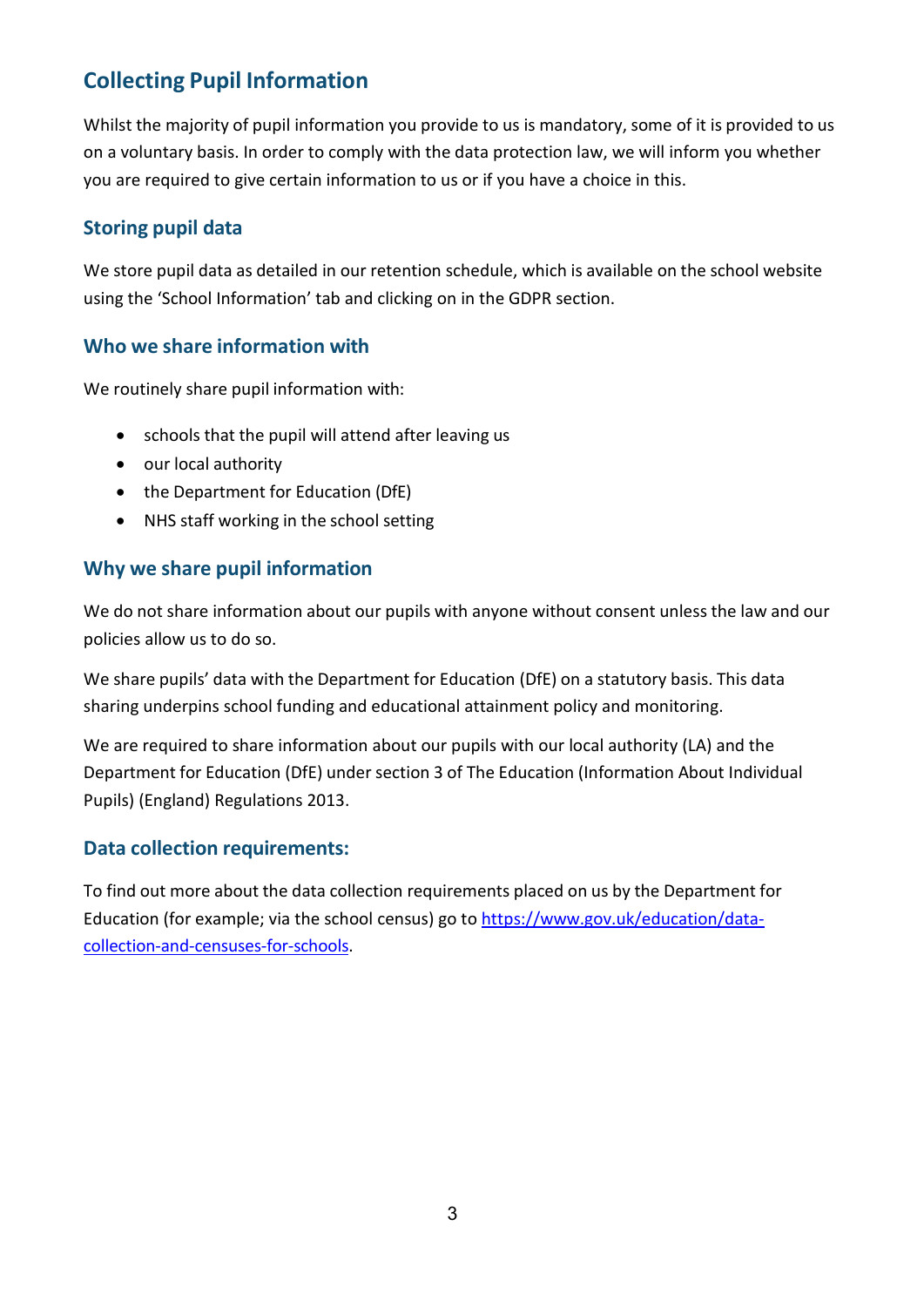### **The National Pupil Database (NPD)**

The NPD is owned and managed by the Department for Education and contains information about pupils in schools in England. It provides invaluable evidence on educational performance to inform independent research, as well as studies commissioned by the Department. It is held in electronic format for statistical purposes. This information is securely collected from a range of sources including schools, local authorities and awarding bodies.

We are required by law, to provide information about our pupils to the DfE as part of statutory data collections such as the school census and early years' census. Some of this information is then stored in the NPD. The law that allows this is the Education (Information About Individual Pupils) (England) Regulations 2013.

To find out more about the NPD, go to [https://www.gov.uk/government/publications/national](https://www.gov.uk/government/publications/national-pupil-database-user-guide-and-supporting-information)[pupil-database-user-guide-and-supporting-information.](https://www.gov.uk/government/publications/national-pupil-database-user-guide-and-supporting-information)

The department may share information about our pupils from the NPD with third parties who promote the education or well-being of children in England by:

- conducting research or analysis
- producing statistics
- providing information, advice or guidance

The Department has robust processes in place to ensure the confidentiality of our data is maintained and there are stringent controls in place regarding access and use of the data. Decisions on whether DfE releases data to third parties are subject to a strict approval process and based on a detailed assessment of:

- who is requesting the data
- the purpose for which it is required
- the level and sensitivity of data requested: and
- the arrangements in place to store and handle the data

To be granted access to pupil information, organisations must comply with strict terms and conditions covering the confidentiality and handling of the data, security arrangements and retention and use of the data.

For more information about the department's data sharing process, please visit: <https://www.gov.uk/data-protection-how-we-collect-and-share-research-data>

For information about which organisations the department has provided pupil information, (and for which project), please visit the following website:

<https://www.gov.uk/government/publications/national-pupil-database-requests-received>

To contact DfE: <https://www.gov.uk/contact-dfe>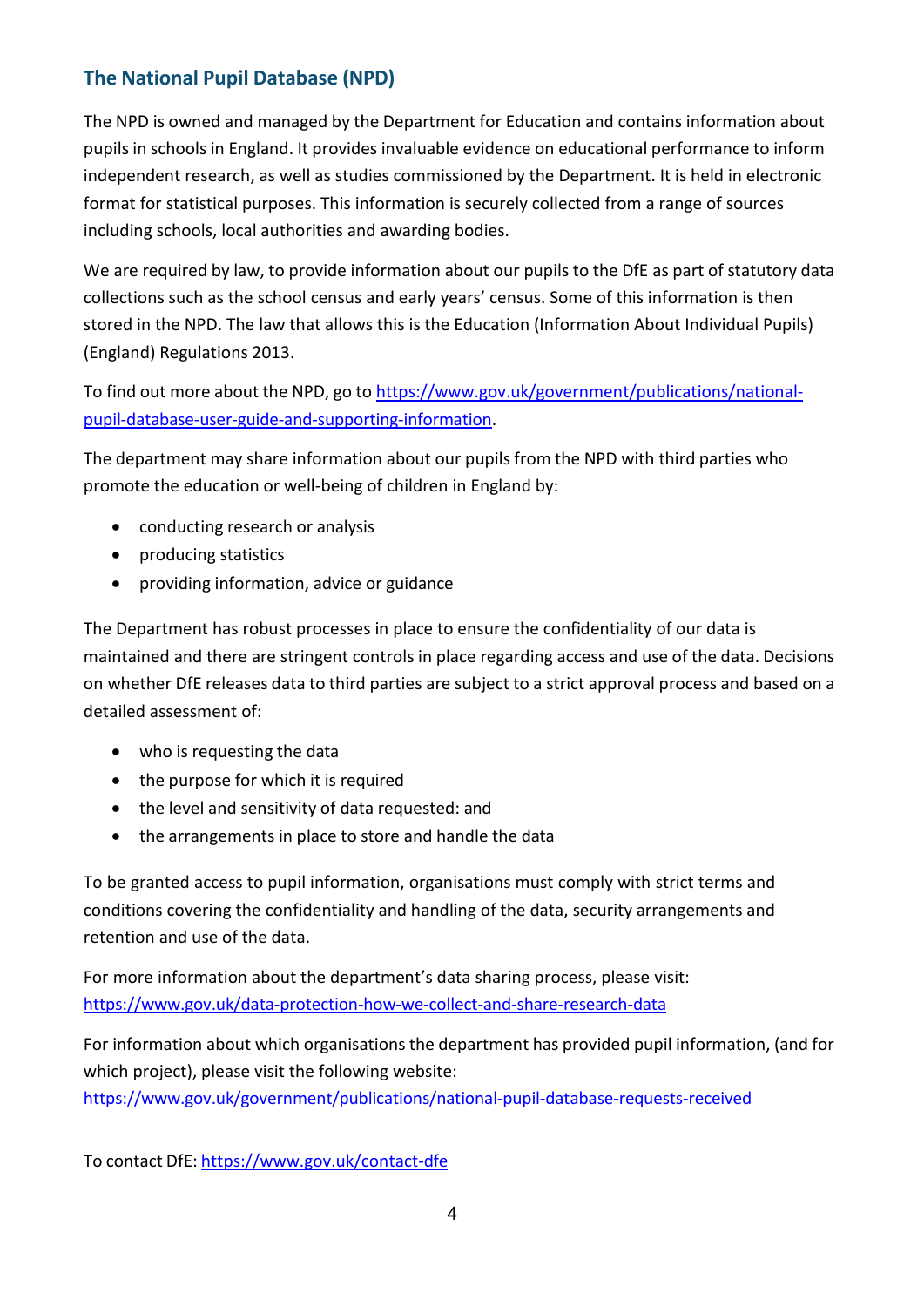#### <span id="page-5-0"></span>**Requesting Access to your Personal Data**

Under data protection legislation, parents and pupils have the right to request access to information about them that we hold. To make a request for your personal information, or be given access to your child's educational record, please see the contact details below.

You also have the right to:

- object to processing of personal data that is likely to cause, or is causing, damage or distress
- prevent processing for the purpose of direct marketing
- object to decisions being taken by automated means
- in certain circumstances, have inaccurate personal data rectified, blocked, erased or destroyed; and
- claim compensation for damages caused by a breach of the Data Protection regulations

If you have a concern about the way we are collecting or using your personal data, we request that you raise your concern with us in the first instance. Alternatively, you can contact the Information Commissioner's Office at<https://ico.org.uk/concerns/>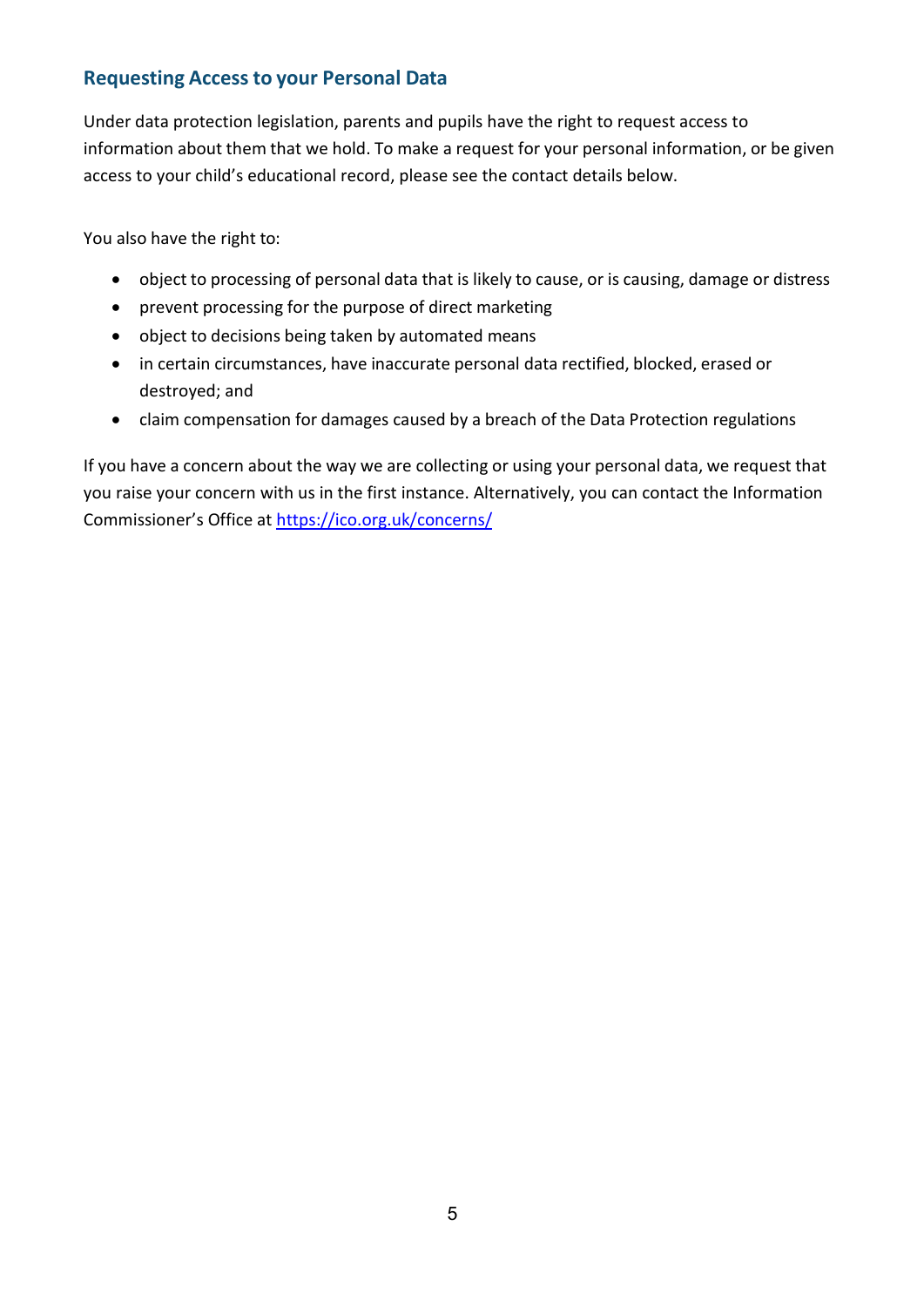## **Section 2: Data Usage Regarding People (Parents/Carers) That Have Responsibility for our Pupils**

#### **The categories of information that we collect, hold and share include:**

- Personal information (such as name and address)
- Contact details (such as mobile telephone number or other ways to get in touch)

#### **Why we collect and use this information**

We use the data about people that have responsibility for our pupils:

- to contact them, both routinely and in emergencies
- to ensure they are kept aware of pupil's progress as appropriate
- to comply with the law regarding data sharing

#### **The lawful basis on which we use this information**

We collect and use this information under:

- the UK GDPR Article 6 (c) for example where we are required to do so by the Education Act 1996
- the UK GDPR Article 6 (a) for example additional contact information supplied to us above that required by law

Full details of the legal basis for our data use is given in our Data Protection Impact Assessments which are available on the school website using the 'School Information' tab and clicking on in the GDPR section.

## **Collecting Information**

Whilst much of information you provide to us is mandatory, some of it is provided to us on a voluntary basis. In order to comply with the data protection law, we will inform you whether you are required to provide certain information to us or if you have a choice in this.

#### **Storing data**

We store data as detailed in our retention schedule, which is available on the school website using the 'School Information' tab and clicking on in the GDPR section.

#### **Who we share people that have responsibility for our pupils information with**

We routinely share information with:

- schools that the pupil will attend after leaving us
- our local authority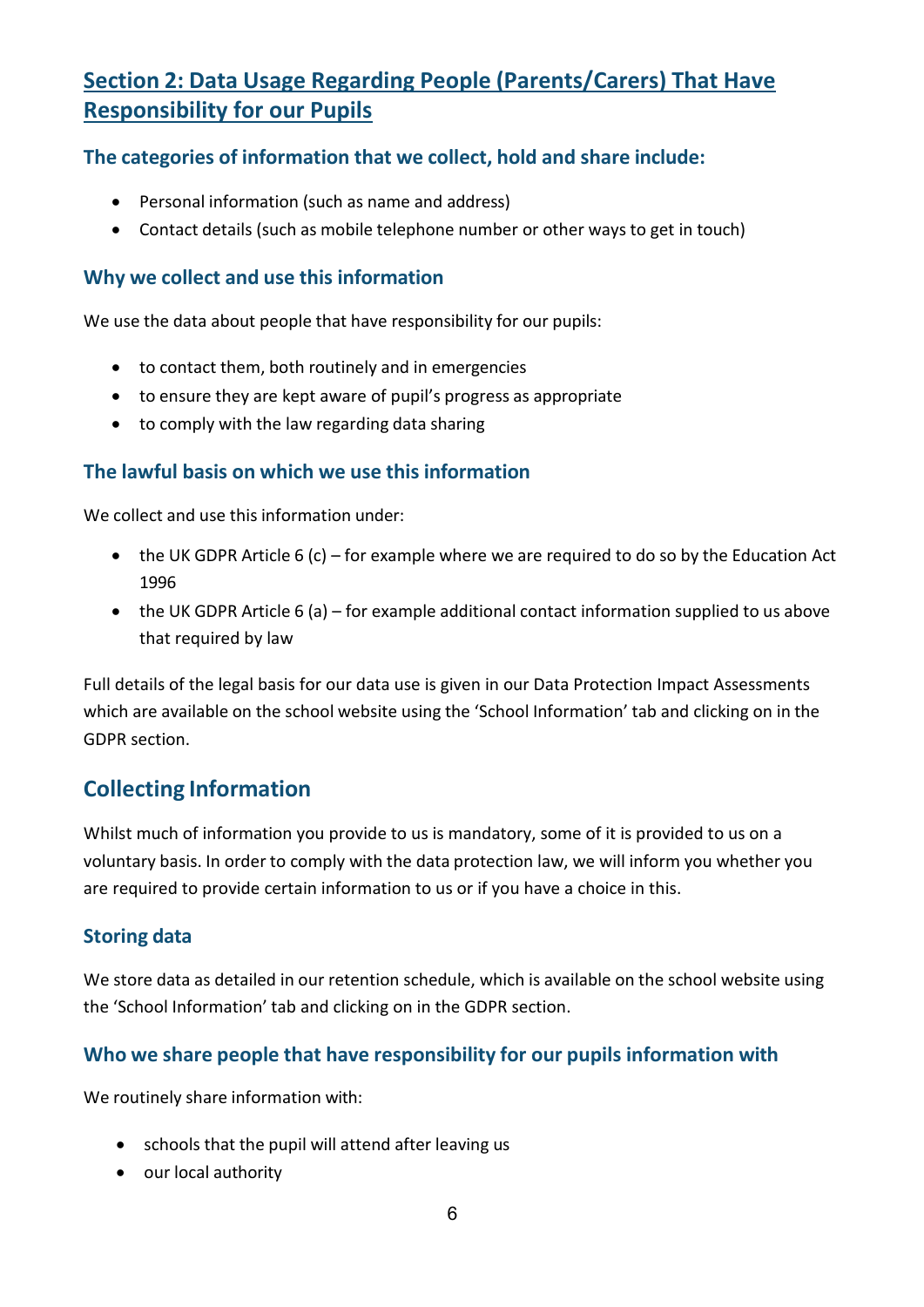- the Department for Education (DfE)
- NHS staff working in the school setting

## **Why we share information**

We do not share information about people that have responsibility for our pupils with anyone without consent unless the law and our policies allow us to do so.

We are required to share information about people that have responsibility for our pupils with our local authority (LA) and the Department for Education (DfE) under section 3 of The Education (Information About Individual Pupils) (England) Regulations 2013.

#### **Requesting access to your personal data**

Under data protection legislation, data subjects have the right to request access to information about them that we hold. To make a request for your personal information, please see the contact details below.

You also have the right to:

- object to processing of personal data that is likely to cause, or is causing, damage or distress
- prevent processing for the purpose of direct marketing
- object to decisions being taken by automated means
- in certain circumstances, have inaccurate personal data rectified, blocked, erased or destroyed; and
- claim compensation for damages caused by a breach of the Data Protection regulations

If you have a concern about the way we are collecting or using your personal data, we request that you raise your concern with us in the first instance. Alternatively, you can contact the Information Commissioner's Office at<https://ico.org.uk/concerns/>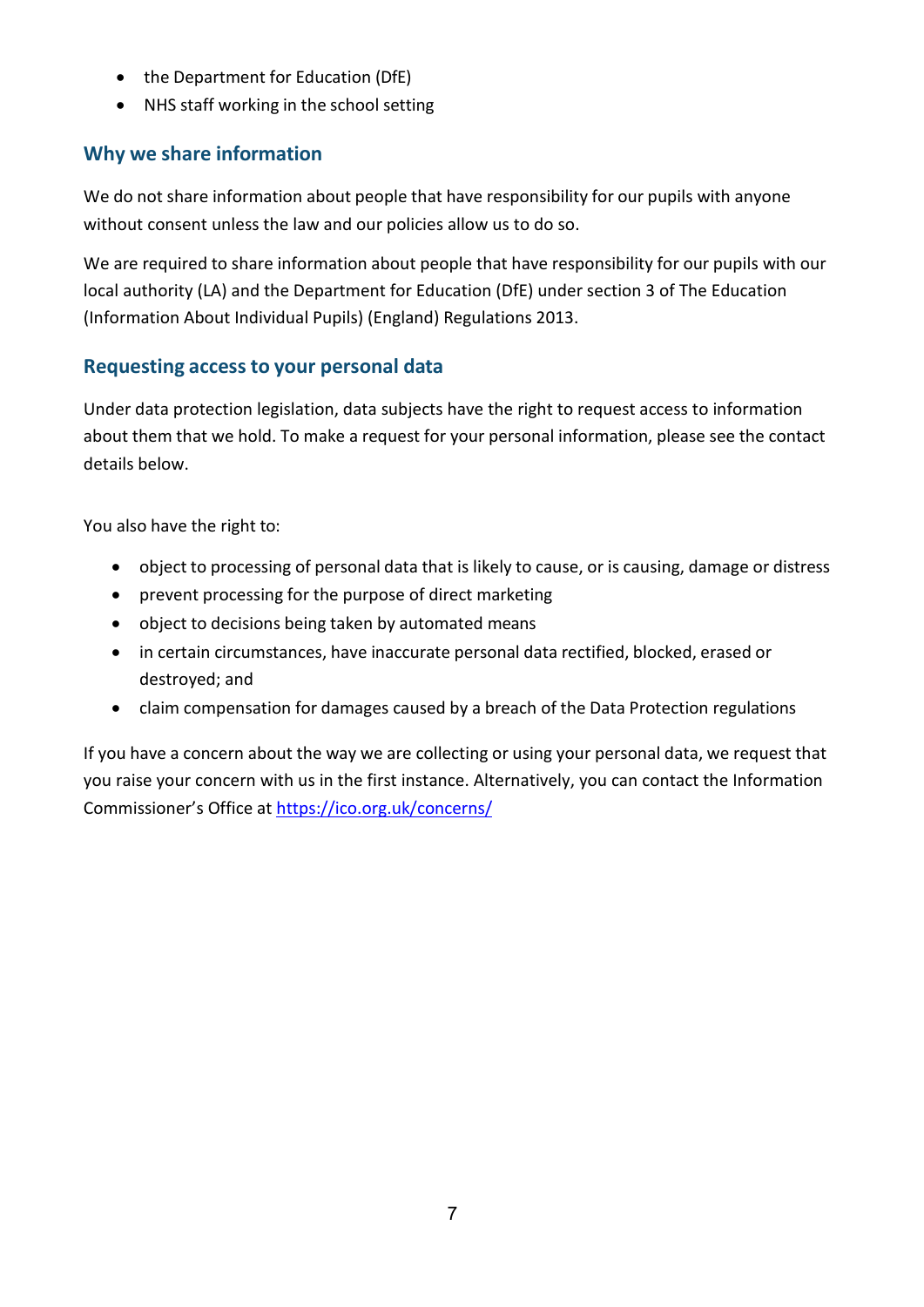## **Section 3: Data Usage Regarding Schools Workforce**

### **The categories ofschool workforce information that we collect, process, hold and share include:**

- personal information (such as name, employee or teacher number, national insurance number)
- special categories of data including characteristics information such as gender, age, ethnic group, vetting and barring information
- contract information (such as start dates, hours worked, post, roles and salary information)
- work absence information (such as number of absences and reasons, which commonly includes health data)
- safeguarding information (such as recording of remote learning sessions)
- qualifications (and, where relevant, subjects taught)
- performance management related information and appraisal related records
- letters and records relating to conduct, complaints or allegations

#### **Why we collect and use this information**

We use school workforce data to:

- enable the development of a comprehensive picture of the workforce and how it is deployed
- inform the development of recruitment and retention policies
- maintain safety of staff and pupils
- enable individuals to be paid
- manage the occupational health of the workforce

#### **The lawful basis on which we processthis information**

We process this information under UK GDPR Article 6 (b) the employment contract and Article 6 (c) e.g. Education Act 1996. Certain special characteristics are processed under UK GDPR Article 6 (c) and Article 9 (b) e.g. Ethnicity information required by the Equalities Act 2010.

Full details of the legal basis for our data use is given in our Data Protection Impact Assessments which are available on the school website using the 'School Information' tab and clicking on in the GDPR section.

#### **Collecting this information**

Whilst much of information you provide to us is mandatory, some of it is provided to us on a voluntary basis. In order to comply with data protection legislation, we will inform you whether you are required to provide certain school workforce information to us or if you have a choice in this.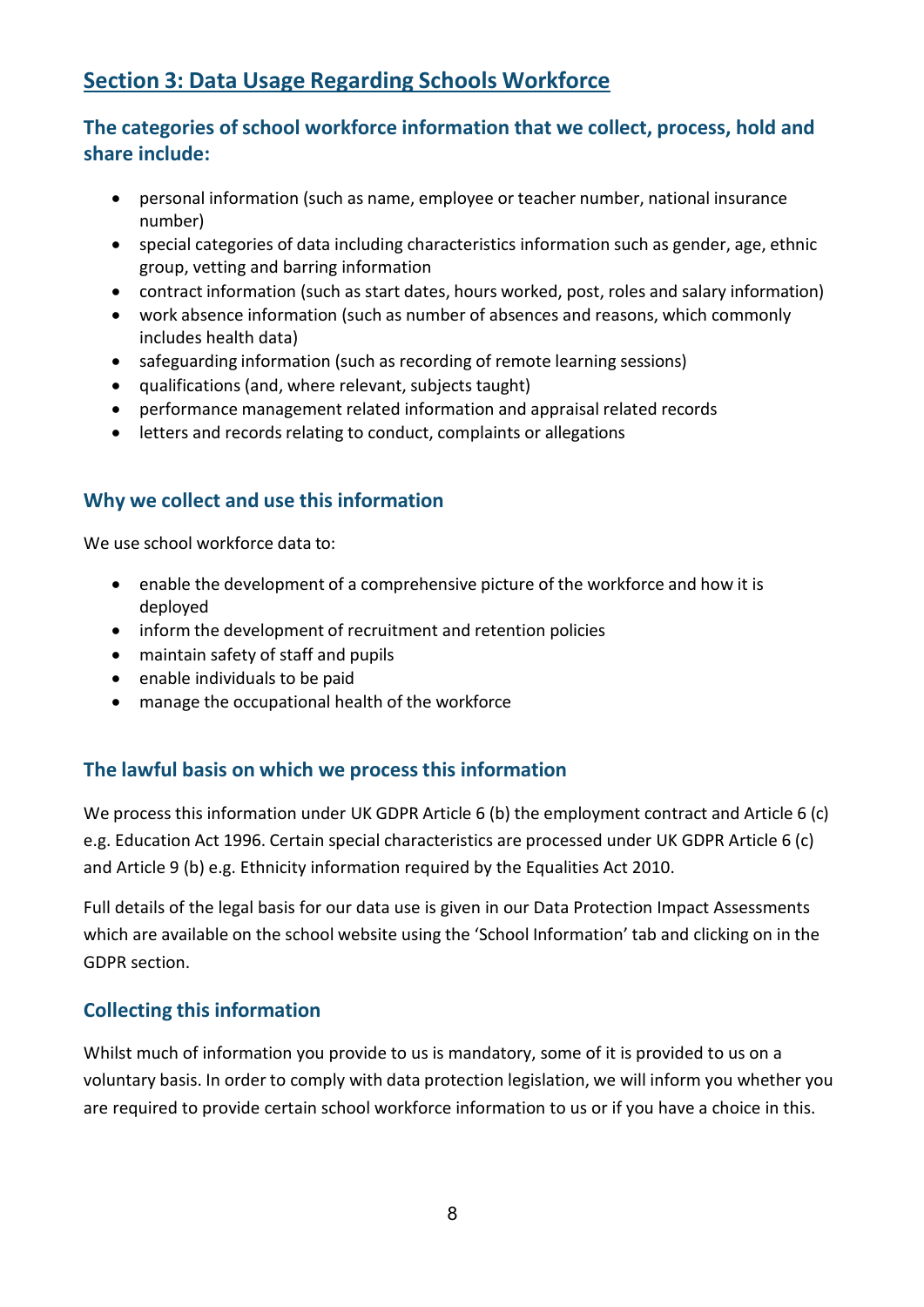#### **Storing this information**

We store data as detailed in our retention schedule, which is available on the school website using the 'School Information' tab and clicking on in the GDPR section.

#### **Who we share this information with**

We routinely share this information with:

- our local authority
- the Department for Education (DfE)
- our occupational health provider

#### **Why we share school workforce information**

We do not share information about workforce members with anyone without consent unless the law and our policies allow us to do so.

#### **Local authority**

We are required to share information about our workforce members with our local authority (LA) under section 5 of the Education (Supply of Information about the School Workforce) (England) Regulations 2007 and amendments.

#### **Department for Education (DfE)**

We share personal data with the Department for Education (DfE) on a statutory basis. This data sharing underpins workforce policy monitoring, evaluation, and links to school funding / expenditure and the assessment educational attainment.

We are required to share information about our school employees with our local authority (LA) and the Department for Education (DfE) under section 5 of the Education (Supply of Information about the School Workforce) (England) Regulations 2007 and amendments.

#### **Occupational Health Provider**

We share personal data with our occupational health provider, on a contracted basis to help us meet the legal requirements of the Health and Safety at Work etc., Act 1974 and related law and regulations.

Absence Protection Limited (APL)'s privacy statement can be read at [https://absenceprotection.co.uk/privacy.](https://absenceprotection.co.uk/privacy)

Derwent Medical Centre's privacy statement can be read at [https://www.derwentmedical.co.uk/website/E83037/files/Privacy%20Notice-](https://www.derwentmedical.co.uk/website/E83037/files/Privacy%20Notice-%20Occupational%20Health.pdf) [%20Occupational%20Health.pdf.](https://www.derwentmedical.co.uk/website/E83037/files/Privacy%20Notice-%20Occupational%20Health.pdf)

Education Support Partnership's privacy statement can be read at [https://www.educationsupport.org.uk/privacy-policy.](https://www.educationsupport.org.uk/privacy-policy)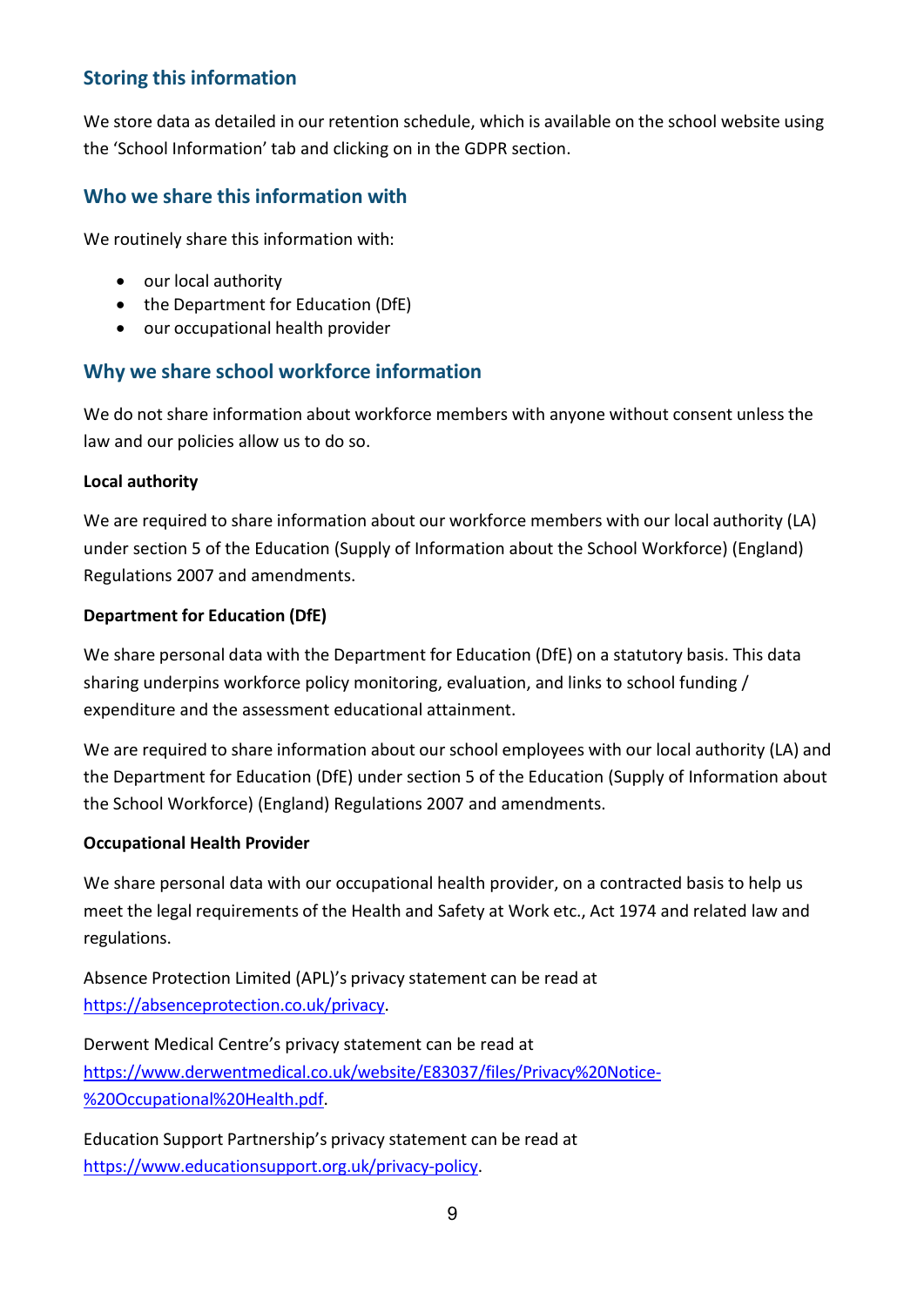Medigold's privacy statement can be read at [http://www.medigold](http://www.medigold-health.com/Home/PrivacyNoticeOccupationalHealth)[health.com/Home/PrivacyNoticeOccupationalHealth.](http://www.medigold-health.com/Home/PrivacyNoticeOccupationalHealth)

Occupational Health & Wellbeing Service (Whittington NHS Health Trust)'s privacy statement can be read at [https://www.whittington.nhs.uk/privacynotice.](https://www.whittington.nhs.uk/privacynotice)

#### **Data collection requirements**

The DfE collects and processes personal data relating to those employed by schools (including Multi Academy Trusts) and local authorities that work in state funded schools (including all maintained schools, all academies and free schools and all special schools including Pupil Referral Units and Alternative Provision). All state funded schools are required to make a census submission because it is a statutory return under sections 113 and 114 of the Education Act 2005

To find out more about the data collection requirements placed on us by the Department for Education including the data that we share with them, go to [https://www.gov.uk/education/data](https://www.gov.uk/education/data-collection-and-censuses-for-schools)[collection-and-censuses-for-schools.](https://www.gov.uk/education/data-collection-and-censuses-for-schools)

The department may share information about school employees with third parties who promote the education or well-being of children or the effective deployment of school staff in England by:

- conducting research or analysis
- producing statistics
- providing information, advice or guidance

The department has robust processes in place to ensure that the confidentiality of personal data is maintained and there are stringent controls in place regarding access to it and its use. Decisions on whether DfE releases personal data to third parties are subject to a strict approval process and based on a detailed assessment of:

- who is requesting the data
- the purpose for which it is required
- the level and sensitivity of data requested; and
- the arrangements in place to securely store and handle the data

To be granted access to school workforce information, organisations must comply with its strict terms and conditions covering the confidentiality and handling of the data, security arrangements and retention and use of the data.

For more information about the department's data sharing process, please visit:

<https://www.gov.uk/data-protection-how-we-collect-and-share-research-data>

To contact the department: <https://www.gov.uk/contact-dfe>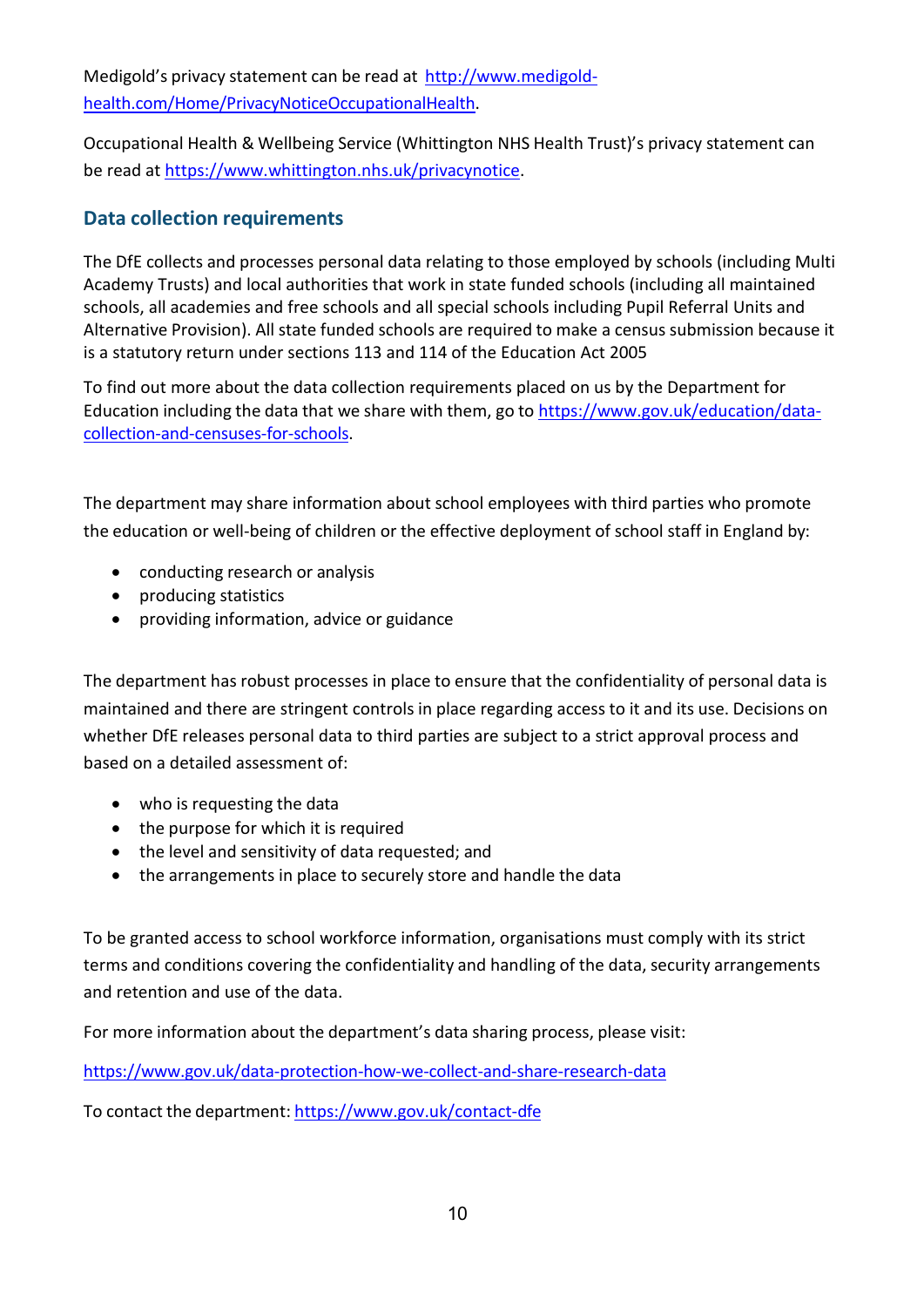## **Requesting accessto your personal data**

Under data protection legislation, data subjects have the right to request access to information about them that we hold. To make a request for your personal information, please see the contact details below

You also have the right to:

- object to processing of personal data that is likely to cause, or is causing, damage or distress
- prevent processing for the purpose of direct marketing
- object to decisions being taken by automated means
- in certain circumstances, have inaccurate personal data rectified, blocked, erased or destroyed; and

claim compensation for damages caused by a breach of the Data Protection regulations

If you have a concern about the way we are collecting or using your personal data, we ask that you raise your concern with us in the first instance. Alternatively, you can contact the Information Commissioner's Office at<https://ico.org.uk/concerns/>

## **Section 4: Data Usage Regarding People Who Use School Facilities**

#### **The categories of facilities user information that we collect, process, hold and share include:**

- personal information (such as name, address, email, other contact details)
- special categories of data including characteristics information such as gender, age, ethnic group, vetting and barring information
- contract information (such as start dates, premises rented, financial transactions, usages of premises)

#### **Why we collect and use this information**

We use facilities user data to:

- fulfil our contracts with you to provide facilities
- ensure payments are collected
- maintain safety of staff and pupils

#### **The lawful basis on which we processthis information**

We process this information under UK GDPR Article 6 (b) the contract to rent you facilities and Article 6 (c) e.g. Education Act 1996. Certain special characteristics are processed under UK GDPR Article 6 (c) and Article 9 (b) e.g. Ethnicity information required by the Equalities Act 2010.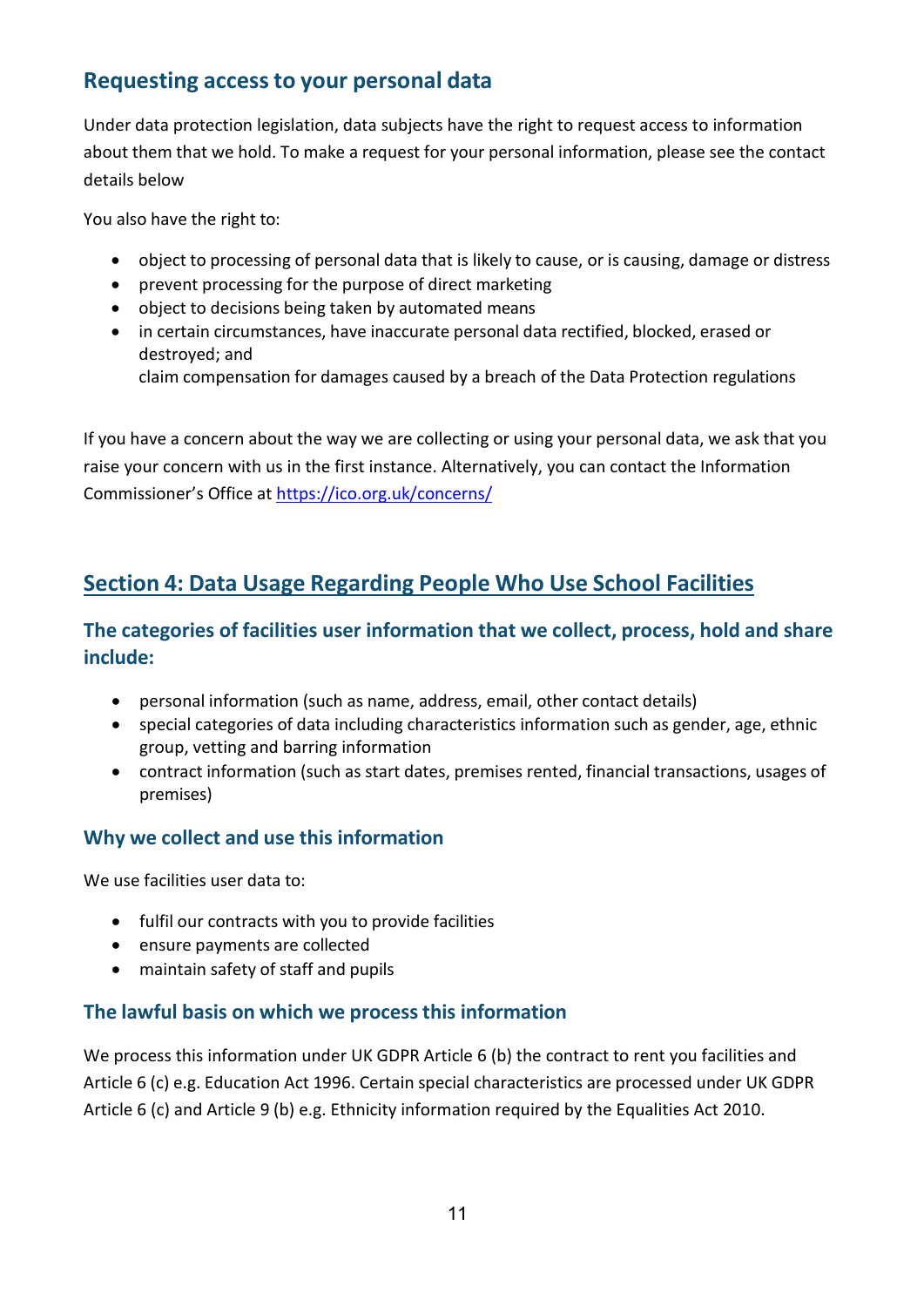Full details of the legal basis for our data use is given in our Data Protection Impact Assessments which are available on the school website using the 'School Information' tab and clicking on in the GDPR section.

### **Collecting this information**

Whilst much of information you provide to us is mandatory, some of it is provided to us on a voluntary basis. In order to comply with data protection legislation, we will inform you whether you are required to provide certain school workforce information to us or if you have a choice in this.

#### **Storing this information**

We store data as detailed in our retention schedule, which is available on the school website using the 'School Information' tab and clicking on in the GDPR section.

#### **Who we share this information with**

We do not routinely share this information

### **Why we share facilities user information**

We do not share information about facilities users with anyone without consent unless the law and our policies allow us to do so.

## **Requesting accessto your personal data**

Under data protection legislation, data subjects have the right to request access to information about them that we hold. To make a request for your personal information, please see the contact details below

You also have the right to:

- object to processing of personal data that is likely to cause, or is causing, damage or distress
- prevent processing for the purpose of direct marketing
- object to decisions being taken by automated means
- in certain circumstances, have inaccurate personal data rectified, blocked, erased or destroyed; and
- claim compensation for damages caused by a breach of the Data Protection regulations

If you have a concern about the way we are collecting or using your personal data, we ask that you raise your concern with us in the first instance. Alternatively, you can contact the Information Commissioner's Office at<https://ico.org.uk/concerns/>